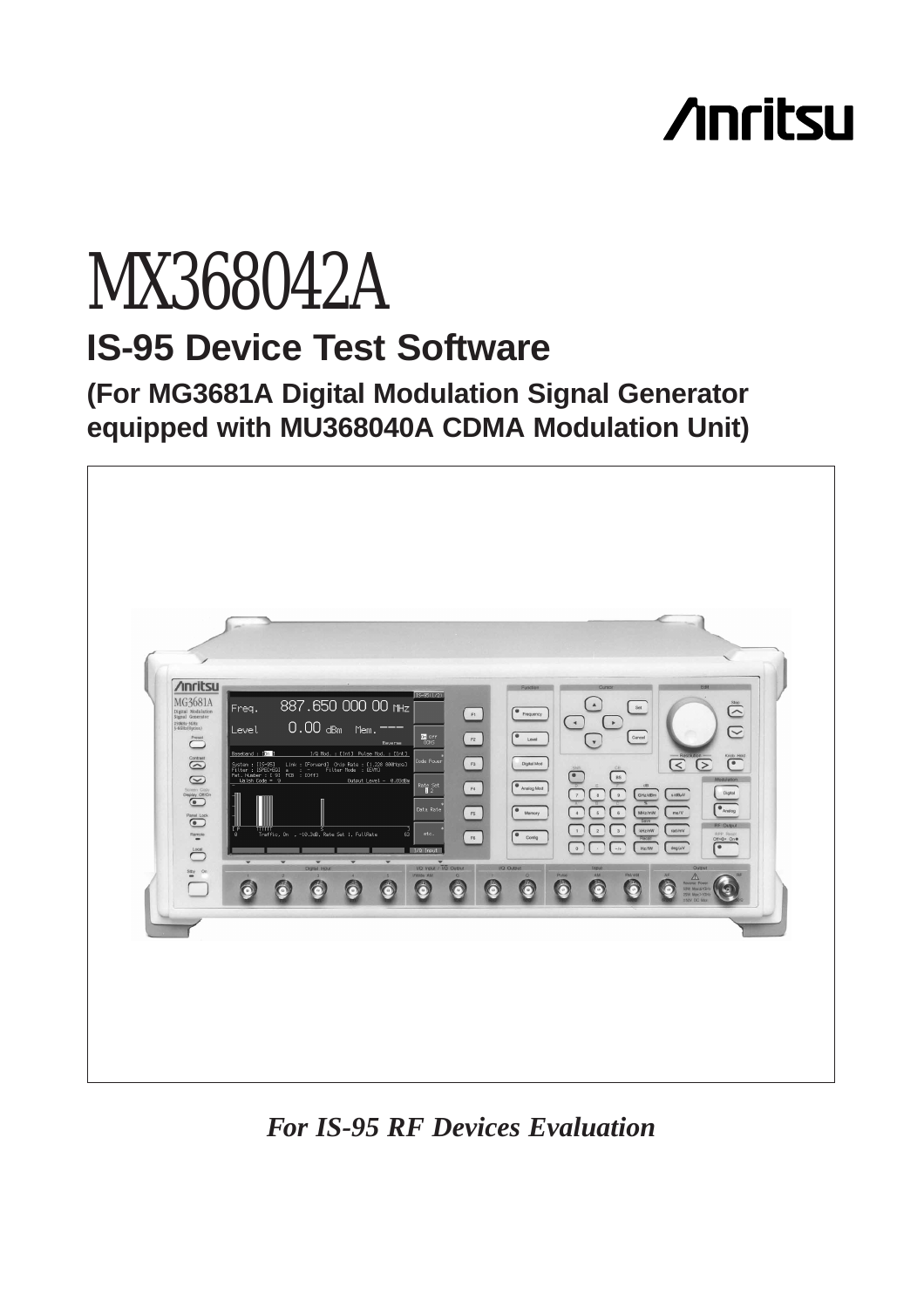#### **Outputs Multiplex Signals up to 64 Channels**

For base station transmission (forward link) evaluation, up to 64 channels of multiplexed signals can be generated by the MX368042A. On/off or code power settings are possible for every Walsh code from 0 to 63, enabling detailed reproduction of desired modulation conditions. In addition, PCB (Power Control Bit) addition, 3-type baseband signal clipping and reverse link functions are supported to easily provide modulation signals for various conditions.

| Freq.                                  | 887.650 000 00 MHz                                                        | $IS-95(1/2)$                      |
|----------------------------------------|---------------------------------------------------------------------------|-----------------------------------|
| Level                                  | $0.00$ dBm<br>Mem.<br>Reverse                                             | <b>On</b> Off<br><b>OCNS</b>      |
| Baseband : [On ]                       | I/Q Mod. : [Int] Pulse Mod. : [Int]                                       |                                   |
| Svstem : [IS-95]<br>Filter : [SPEC+EQ] | Link : [Forward] Chip Rate : [1.228 800Mcps]<br>a : - Filter Mode : [EVM] | Code Power                        |
| Pat. Number : [ 9]<br>$Walsh Code = 9$ | PCB : [Off]<br>Output Level - 0.03dBm                                     |                                   |
|                                        |                                                                           | <b>Rate Set</b><br>$\mathbb{I}$ 2 |
|                                        |                                                                           | Data Rate                         |
| T P<br>Ø                               | 63<br>Traffic. On . -10.3dB. Rate Set 1. FullRate                         | etc.                              |
|                                        |                                                                           | $L/0$ Input                       |

**Modulation screen (forward link)**

|                                |                                                                                                                                     |                                     |         | $IS-95(1/2)$ |
|--------------------------------|-------------------------------------------------------------------------------------------------------------------------------------|-------------------------------------|---------|--------------|
| Freq.                          |                                                                                                                                     | 842.650 000 00 MHz                  |         |              |
| Level                          | $0.00$ dBm                                                                                                                          | Mem.                                |         |              |
|                                |                                                                                                                                     |                                     | Reverse |              |
| Baseband : [ <mark>On ]</mark> |                                                                                                                                     | I/Q Mod. : [Int] Pulse Mod. : [Int] |         |              |
|                                | System : [IS-95] Link : [Reverse] Chip Rate : [1.228 800Mcps]<br>Filter : LSPEC $\overline{a}$ : $\overline{b}$ Filter Mode : LEVM1 |                                     |         |              |
|                                |                                                                                                                                     |                                     |         |              |
|                                |                                                                                                                                     |                                     |         |              |
|                                |                                                                                                                                     |                                     |         | Data Rate    |
|                                |                                                                                                                                     |                                     |         | etc.         |
|                                |                                                                                                                                     |                                     |         | /Q Input     |

**Modulation screen (reverse link)**

#### **Superior Spurious Emission Characteristics**

The spurious emission characteristics of the RF signal for 9 multiplexed channels are –63 dBc or less at ±900 kHz offset, and –77 dBc or less at ±1.98 MHz offset (at bandwidth: 30 kHz). On single wave output<sup>∗1</sup>, waveform quality factor (ρ) of 0.997 or higher can be achieved. These standard basic functions are source very well adapted to development and production of RF devices and modules for IS-95 (not used to test of the receiver sensitivity).

∗1: Refer to the specifications for detailed settings



**Modulation spectrum**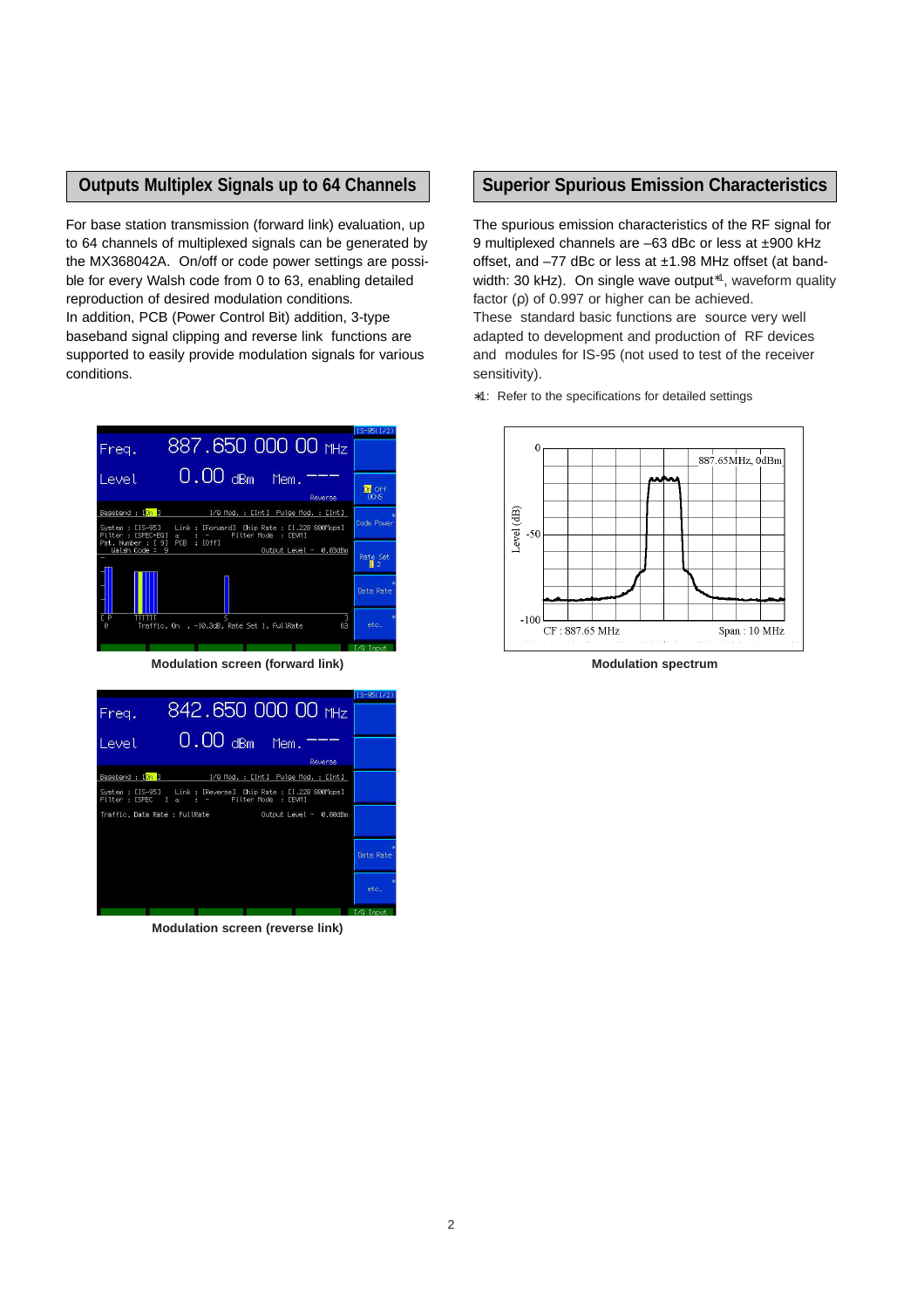## *Specifications*

### Install MX368042A in MU368040A equipped in MG3681A

| Applicable system<br>$IS-95$                                            |                                                                                                                                                                                                                                                                                                                                                                                                                                                                                                                                                                                                                                                  |                                                                                                                                                                                                                                                                                                                                                                                                                                              |  |
|-------------------------------------------------------------------------|--------------------------------------------------------------------------------------------------------------------------------------------------------------------------------------------------------------------------------------------------------------------------------------------------------------------------------------------------------------------------------------------------------------------------------------------------------------------------------------------------------------------------------------------------------------------------------------------------------------------------------------------------|----------------------------------------------------------------------------------------------------------------------------------------------------------------------------------------------------------------------------------------------------------------------------------------------------------------------------------------------------------------------------------------------------------------------------------------------|--|
| Spreading method                                                        |                                                                                                                                                                                                                                                                                                                                                                                                                                                                                                                                                                                                                                                  | Direct spreading                                                                                                                                                                                                                                                                                                                                                                                                                             |  |
| Modulation method                                                       |                                                                                                                                                                                                                                                                                                                                                                                                                                                                                                                                                                                                                                                  | BPSK (data), QPSK (spreading)                                                                                                                                                                                                                                                                                                                                                                                                                |  |
| Number of multiplex channels                                            |                                                                                                                                                                                                                                                                                                                                                                                                                                                                                                                                                                                                                                                  | Forward: 1 to 64, Reverse: 1                                                                                                                                                                                                                                                                                                                                                                                                                 |  |
| Applicable channels                                                     |                                                                                                                                                                                                                                                                                                                                                                                                                                                                                                                                                                                                                                                  | Forward<br>Pilot: Symbol = All $0$<br>Sync: Symbol rate = 4.8 ksps, symbol data = random<br>Paging: Symbol rate = 19.2 ksps, symbol data = random<br>Traffic: Symbol rate = $19.2$ ksps, symbol data = random<br>Reverse<br>Traffic: Symbol rate = $28.8$ ksps, symbol = random                                                                                                                                                              |  |
| Spreading code                                                          |                                                                                                                                                                                                                                                                                                                                                                                                                                                                                                                                                                                                                                                  | Forward<br>Walsh code: Code length = 64 chip, Short code: Code length = 32768 chip<br>Reverse<br>Short code: Code length = $32768$ chip                                                                                                                                                                                                                                                                                                      |  |
| Code channel power                                                      |                                                                                                                                                                                                                                                                                                                                                                                                                                                                                                                                                                                                                                                  | At forwarding, select on/off or OCNS for each Walsh code channel<br>On: Set code channel power from range of 0 to -40 dB, resolution: 0.1 dB<br>[Impossible for setting in which total of all code powers exceeds 0.05 dB]<br>OCNS: Automatic setting in which the total of all code channel powers is 0 dB.                                                                                                                                 |  |
| Chip rate                                                               |                                                                                                                                                                                                                                                                                                                                                                                                                                                                                                                                                                                                                                                  | Range: 0.8 to 2.0625 Mcps, Resolution: 1 cps                                                                                                                                                                                                                                                                                                                                                                                                 |  |
| <b>Baseband filter</b>                                                  |                                                                                                                                                                                                                                                                                                                                                                                                                                                                                                                                                                                                                                                  | SPEC (FIR filter conforming to IS-95)<br>SPEC + EQ (equalizing FIR filter conforming to IS-95)<br>Nyquist filter (roll-off factor: variable from 0.1 to 1.0, resolution: 0.01)<br>Root Nyquist filter (roll-off factor: variable from 0.1 to 1.0, resolution: 0.01)                                                                                                                                                                          |  |
| Clipping function                                                       |                                                                                                                                                                                                                                                                                                                                                                                                                                                                                                                                                                                                                                                  | Clipping function can be set separately from following 3 types.<br>(1) For III and IQI before baseband filtering, setting range: 0 to 18 dB (resolution: 0.1 dB)<br>(2) For  I  and  Q  after baseband filtering, setting range: 0 to 18 dB (resolution: 0.1 dB)<br>(3) For $ I + iQ $ after baseband filtering, setting range: 0 to 21 dB (resolution: 0.1 dB)<br>[Clipping function is processed in the order of (1), (2), and (3) above.] |  |
| Auxiliary signal output                                                 |                                                                                                                                                                                                                                                                                                                                                                                                                                                                                                                                                                                                                                                  | Timing clock: Timing clock output sync with RF signal<br>Reference clock: Clock output of the chip rate signal                                                                                                                                                                                                                                                                                                                               |  |
| I/Q signal output level                                                 |                                                                                                                                                                                                                                                                                                                                                                                                                                                                                                                                                                                                                                                  | $\sqrt{1^2 + Q^2}$ = 200 mV(rms) [Number of multiples: 1, PCB MUX: off]                                                                                                                                                                                                                                                                                                                                                                      |  |
|                                                                         | Frequency range                                                                                                                                                                                                                                                                                                                                                                                                                                                                                                                                                                                                                                  | 824 to 925 MHz, 1750 to 1990 MHz                                                                                                                                                                                                                                                                                                                                                                                                             |  |
|                                                                         | Output level range                                                                                                                                                                                                                                                                                                                                                                                                                                                                                                                                                                                                                               | Forward (PCB MUX: off):<br>$-143$ to +8 dBm (number of multiplex: 1), $-143$ to +5 dBm (number of multiplex: 2 to 9),<br>$-143$ to $+2$ dBm (number of multiplex: 10 to 64)<br>Reverse: $-143$ to $+8$ dBm                                                                                                                                                                                                                                   |  |
|                                                                         | Level accuracy                                                                                                                                                                                                                                                                                                                                                                                                                                                                                                                                                                                                                                   | ±1.0 dB compared with CW level (output: 0 dBm, number of multiplex: 1, PCB MUX: off)                                                                                                                                                                                                                                                                                                                                                         |  |
| Signal<br>$\overline{R}$                                                | Waveform quality                                                                                                                                                                                                                                                                                                                                                                                                                                                                                                                                                                                                                                 | $\rho$ : $\geq$ 0.997 (at 0 dBm, 18° to 35°C, number of multiplex: 1)                                                                                                                                                                                                                                                                                                                                                                        |  |
|                                                                         | Forward (number of multiplex: 9)*1:<br>$\le$ -63 dBc (0.885 to 1.25 MHz offset), $\le$ -69 dBc (1.25 to 1.98 MHz offset), $\le$ -77 dBc (1.98 to 5 MHz offset)<br>Forward (number of multiplex: $64$ )*2:<br>$\le$ −63 dBc (0.885 to 1.25 MHz offset), $\le$ −68 dBc (1.25 to 1.98 MHz offset), $\le$ −75 dBc (1.98 to 5 MHz offset)<br>Spurious emission<br>Reverse (full rate):<br>$\le$ −65 dBc (0.885 to 1.25 MHz offset), $\le$ −70 dBc (1.25 to 1.98 MHz offset:), $\le$ −77 dBc (1.98 to 5 MHz offset)<br>[Power ratio of total bandwidth and 30 kHz bandwidth. Except deterioration of performance by spurious of MG3681A<br>main frame] |                                                                                                                                                                                                                                                                                                                                                                                                                                              |  |
|                                                                         | Burst on/off ratio                                                                                                                                                                                                                                                                                                                                                                                                                                                                                                                                                                                                                               | $\geq$ 65 dB (0 dBm)                                                                                                                                                                                                                                                                                                                                                                                                                         |  |
| CPU: 150 kbyte, DSP: 50 kbyte, FPGA: 100 kbyte<br>Firmware backup space |                                                                                                                                                                                                                                                                                                                                                                                                                                                                                                                                                                                                                                                  |                                                                                                                                                                                                                                                                                                                                                                                                                                              |  |

| *1 | Walsh code                    | Code channel power                          | *2 |
|----|-------------------------------|---------------------------------------------|----|
|    |                               | $-7.0$ dB                                   |    |
|    | 32                            | $-13.3$ dB                                  |    |
|    |                               | $-7.3$ dB                                   |    |
|    | 8 to 13                       | $-10.3$ dB (rate set = 1, data rate = full) |    |
|    | 2 to 7, 14 to 31,<br>33 to 63 | Off                                         |    |

| Walsh code | Code channel power                          |
|------------|---------------------------------------------|
|            | $-7.0$ dB                                   |
| 32         | $-22.4$ dB                                  |
| 1 to $7$   | $-16.4 \text{ dB}$                          |
| 8 to 31    | $-19.4$ dB (rate set = 1, data rate = full) |
| 33 to 63   | $-19.4$ dB (rate set = 1, data rate = full) |
|            |                                             |